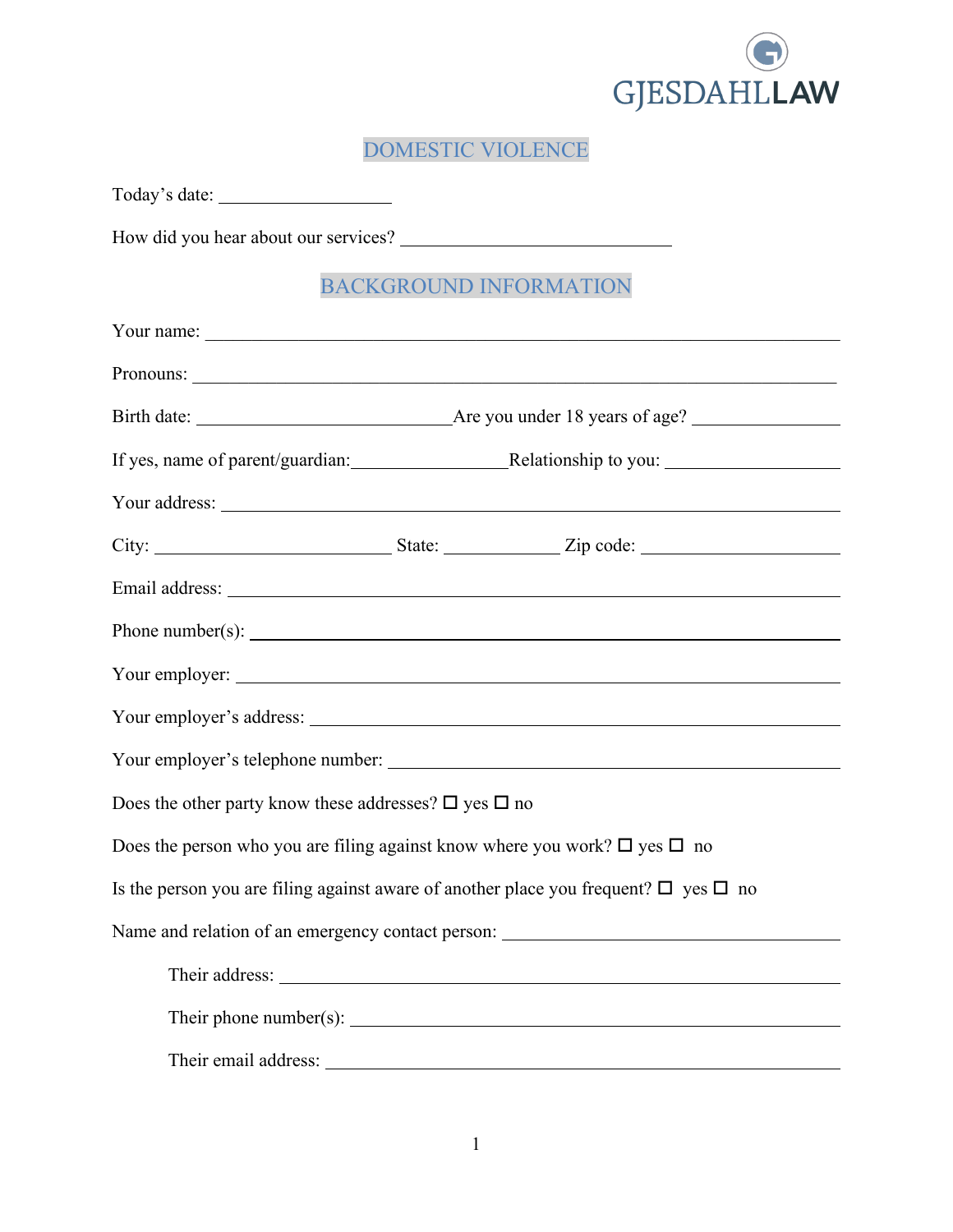| Their phone number(s): $\sqrt{\frac{2}{1-\frac{1}{2}} + \frac{1}{2-\frac{1}{2}}}$            |
|----------------------------------------------------------------------------------------------|
|                                                                                              |
|                                                                                              |
|                                                                                              |
| What is your relationship to the person you are filing against?                              |
|                                                                                              |
|                                                                                              |
|                                                                                              |
| $\Box$ Roommate                                                                              |
| $\Box$ Boyfriend                                                                             |
| $\Box$ Former boyfriend                                                                      |
| $\Box$ Intimate partner                                                                      |
| $\Box$ Neighbor                                                                              |
| $\Box$ Girlfriend                                                                            |
| $\Box$ Former girlfriend                                                                     |
|                                                                                              |
| Do you, or have you ever, lived with the person you are filing against? $\Box$ yes $\Box$ no |

Are you currently living with the person you are filing against?  $\Box$  yes  $\Box$  no

If yes, do you have an alternative place to stay tonight?  $\Box$  yes  $\Box$  no

Are you requesting the exclusive use of the dwelling where you are/were living with the person that you are filing against?  $\square$  yes  $\square$  no

Are there any children in common with the person you are filing against?  $\Box$  yes  $\Box$  no

| <b>Child's Full Name</b> | <b>Birthdate</b> | Age | <b>SSN</b> |
|--------------------------|------------------|-----|------------|
|                          |                  |     |            |
|                          |                  |     |            |
|                          |                  |     |            |
|                          |                  |     |            |
|                          |                  |     |            |
|                          |                  |     |            |
|                          |                  |     |            |
|                          |                  |     |            |

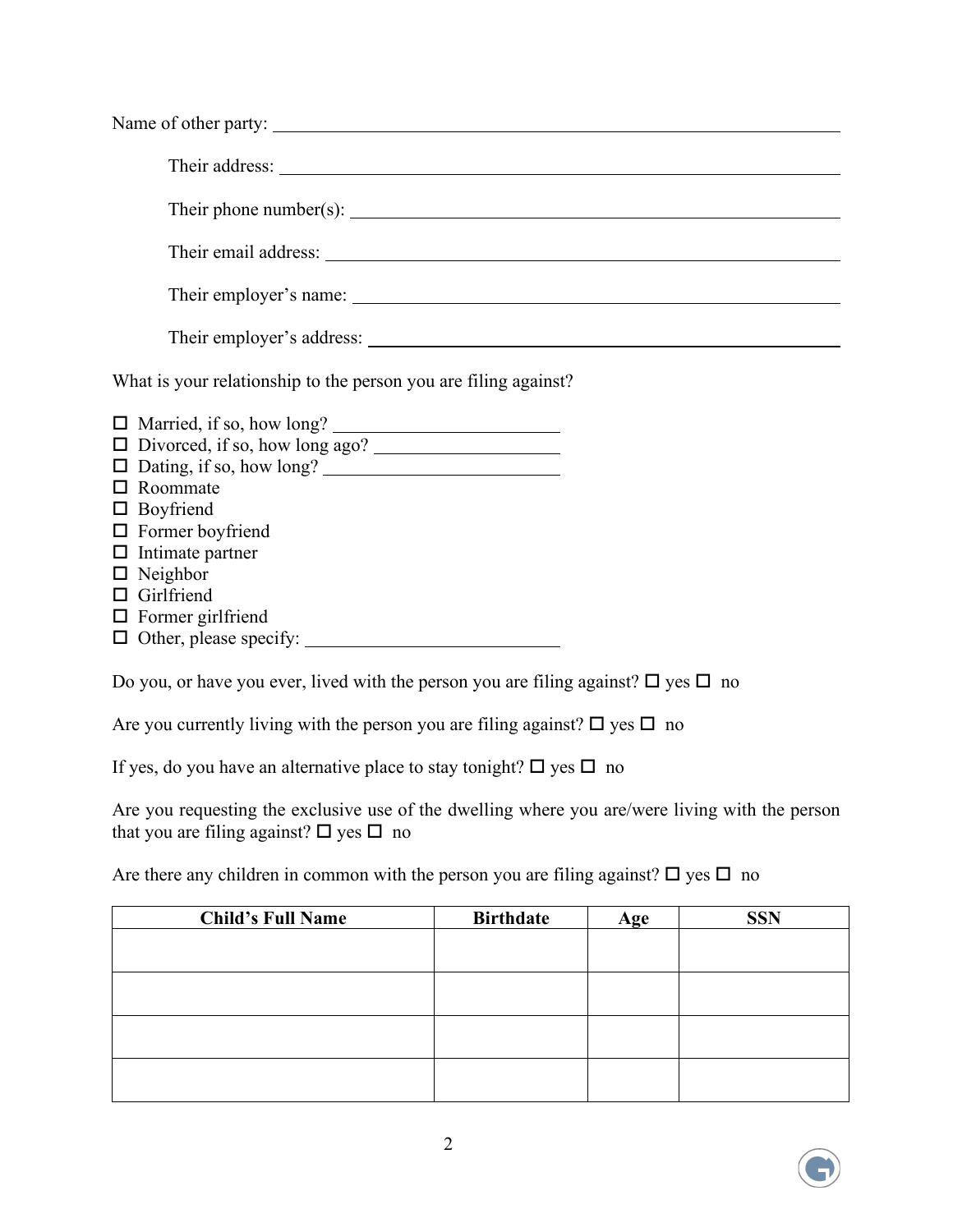If yes, are the children currently residing or staying with the person you are filing against?  $\Box$  yes  $\Box$  no

Do the children live with you?  $\Box$  yes  $\Box$  no

Do you fear the person you are filing against will abuse, remove, or hide minor children?  $\Box$  yes  $\Box$  no

Would your children be in danger if an Order for Protection is not issued today?  $\Box$  yes  $\Box$  no

| If yes, please explain.                                                                               |
|-------------------------------------------------------------------------------------------------------|
|                                                                                                       |
| ,我们也不会有什么。""我们的人,我们也不会有什么?""我们的人,我们也不会有什么?""我们的人,我们也不会有什么?""我们的人,我们也不会有什么?""我们的人                      |
|                                                                                                       |
| Briefly describe the last incident of physical abuse, sexual abuse, emotional abuse, verbal abuse,    |
|                                                                                                       |
| ,我们也不会有什么。""我们的人,我们也不会有什么?""我们的人,我们也不会有什么?""我们的人,我们也不会有什么?""我们的人,我们也不会有什么?""我们的人                      |
| ,我们也不会有什么。""我们的人,我们也不会有什么?""我们的人,我们也不会有什么?""我们的人,我们也不会有什么?""我们的人,我们也不会有什么?""我们的人                      |
|                                                                                                       |
|                                                                                                       |
| In addition to filing for a restraining order, will you need any other services? $\Box$ yes $\Box$ no |

Briefly describe any specific area in which you need service. For example:

- $\Box$  Divorce
- $\square$  Establish custody and parenting time terms
- $\square$  Establish child support or other financial obligations
- Other. Explain:

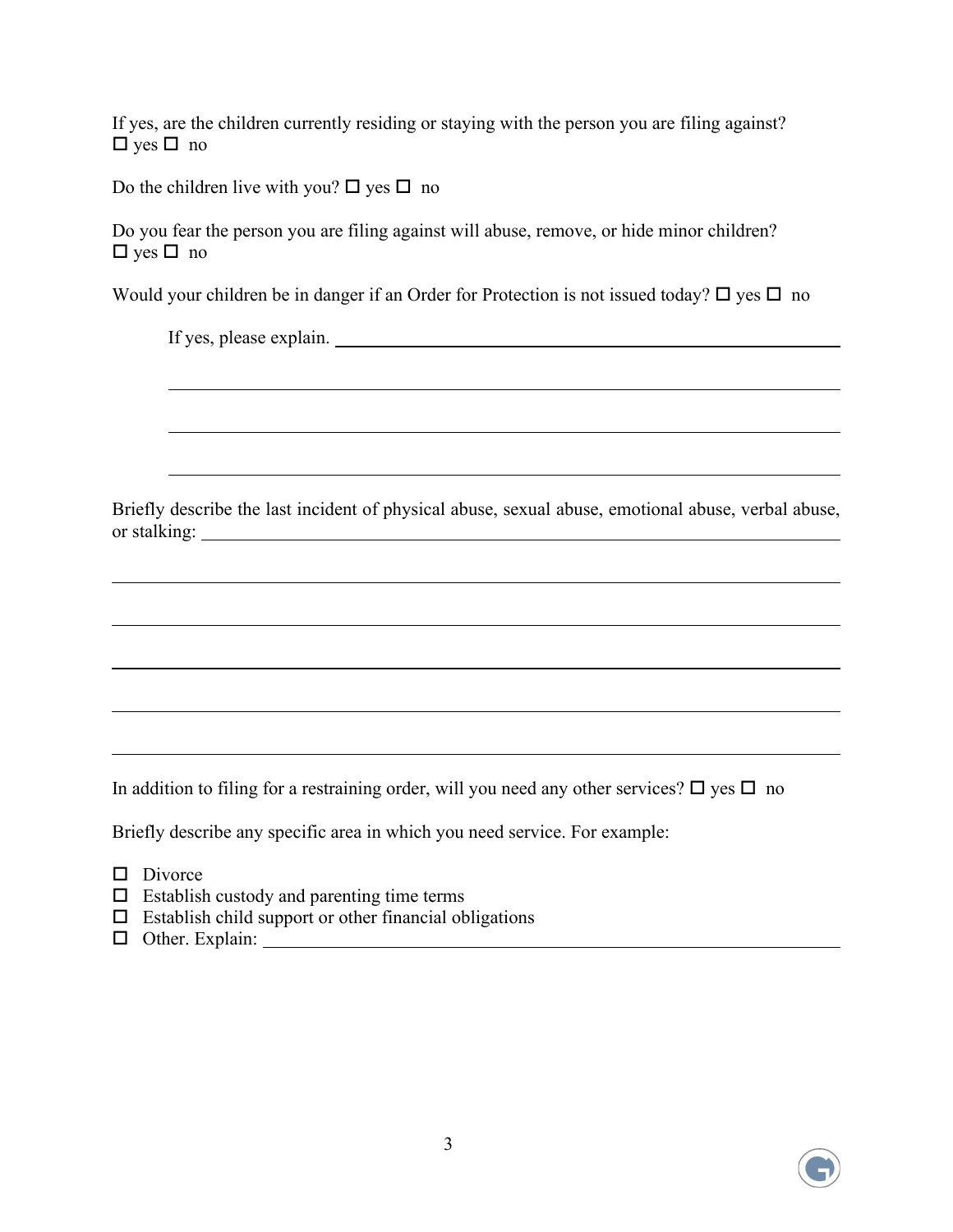## DOMESTIC VIOLENCE INVENTORY

| <b>Behavior</b>             | Last<br>Week | Last<br><b>Month</b> | Past<br>three $(3)$ | <b>Within one</b><br>$(1)$ year | Within<br>five $(5)$ |
|-----------------------------|--------------|----------------------|---------------------|---------------------------------|----------------------|
|                             |              |                      | months              |                                 | years                |
| Degrading criticism         |              |                      |                     |                                 |                      |
| Teasing, taunting           |              |                      |                     |                                 |                      |
| Yelling, shouting           |              |                      |                     |                                 |                      |
| Swearing, name calling      |              |                      |                     |                                 |                      |
| Publicly humiliating        |              |                      |                     |                                 |                      |
| Threatening harm            |              |                      |                     |                                 |                      |
| Intense jealousy            |              |                      |                     |                                 |                      |
| Isolating, prevent from job |              |                      |                     |                                 |                      |
| Accusing of having affairs  |              |                      |                     |                                 |                      |
| Having affairs with others  |              |                      |                     |                                 |                      |
| Stalking                    |              |                      |                     |                                 |                      |
| Threatening to take child   |              |                      |                     |                                 |                      |
| Withholding finances        |              |                      |                     |                                 |                      |
| Financially depriving child |              |                      |                     |                                 |                      |
| Causing financial drain     |              |                      |                     |                                 |                      |
| Destroying property         |              |                      |                     |                                 |                      |
| Pinching                    |              |                      |                     |                                 |                      |
| Slapping                    |              |                      |                     |                                 |                      |
| Pulling hair                |              |                      |                     |                                 |                      |
| Grabbing                    |              |                      |                     |                                 |                      |
| Pushing                     |              |                      |                     |                                 |                      |
| Shoving                     |              |                      |                     |                                 |                      |
| Kicking                     |              |                      |                     |                                 |                      |
| <b>Biting</b>               |              |                      |                     |                                 |                      |
| Punching                    |              |                      |                     |                                 |                      |
| <b>Bruising</b>             |              |                      |                     |                                 |                      |
| Throwing things             |              |                      |                     |                                 |                      |
| Throwing person             |              |                      |                     |                                 |                      |
| Hitting with object         |              |                      |                     |                                 |                      |
| Choking                     |              |                      |                     |                                 |                      |
| <b>Breaking bones</b>       |              |                      |                     |                                 |                      |
| Cutting                     |              |                      |                     |                                 |                      |
| <b>Burning</b>              |              |                      |                     |                                 |                      |
| Mutilation                  |              |                      |                     |                                 |                      |
| Stabbing                    |              |                      |                     |                                 |                      |
| Locking up                  |              |                      |                     |                                 |                      |
| Watching pornography        |              |                      |                     |                                 |                      |
| Watching child pornography  |              |                      |                     |                                 |                      |
| Forcing pornography         |              |                      |                     |                                 |                      |